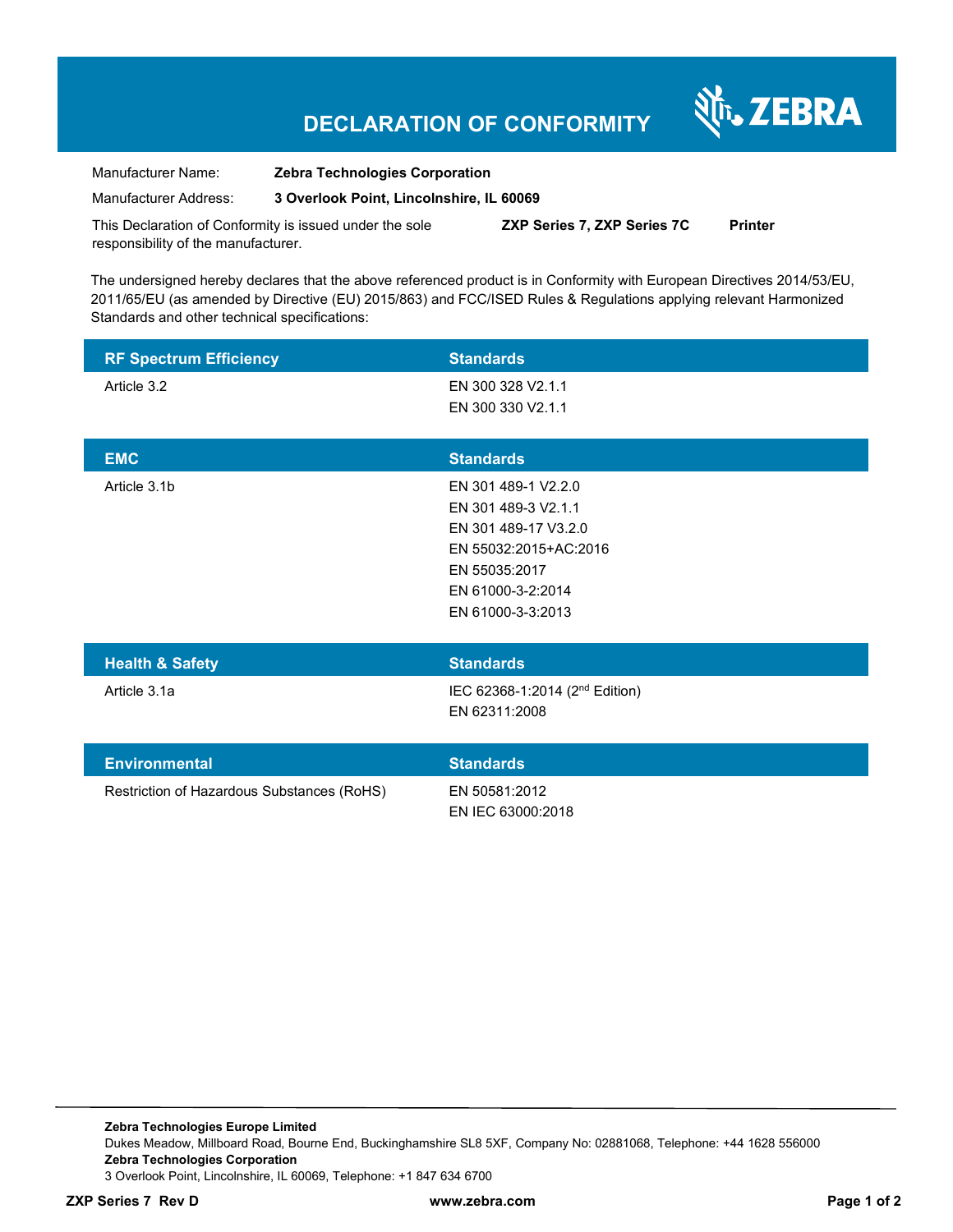## **DECLARATION OF CONFORMITY**



With regard to Directive 2014/53/EU, the conformity assessment procedure referred to in Article 17.2(a) and detailed in Annex II has been followed.

US company representative for FCC Supplier's Declaration of Conformity (47 CFR Part 2.1071 to 2.1077) is Jay Cadiz and can be reached at jcadiz@zebra.com.

#### **Signed on behalf of Zebra Technologies Corporation**

*\_\_\_\_\_\_\_\_\_\_\_\_\_\_\_\_\_\_\_\_\_\_\_\_\_\_\_\_\_\_\_\_\_\_\_\_\_\_\_\_\_\_*

Cady.

Jay Cadiz Manager, Compliance Engineering Place: Lincolnshire

*(Authorized Corporate Signature)* Date of Affixing the CE Mark: 01 January 2018 Date: 01 March 2021

**Zebra Technologies Europe Limited**  Dukes Meadow, Millboard Road, Bourne End, Buckinghamshire SL8 5XF, Company No: 02881068, Telephone: +44 1628 556000 **Zebra Technologies Corporation**  3 Overlook Point, Lincolnshire, IL 60069, Telephone: +1 847 634 6700